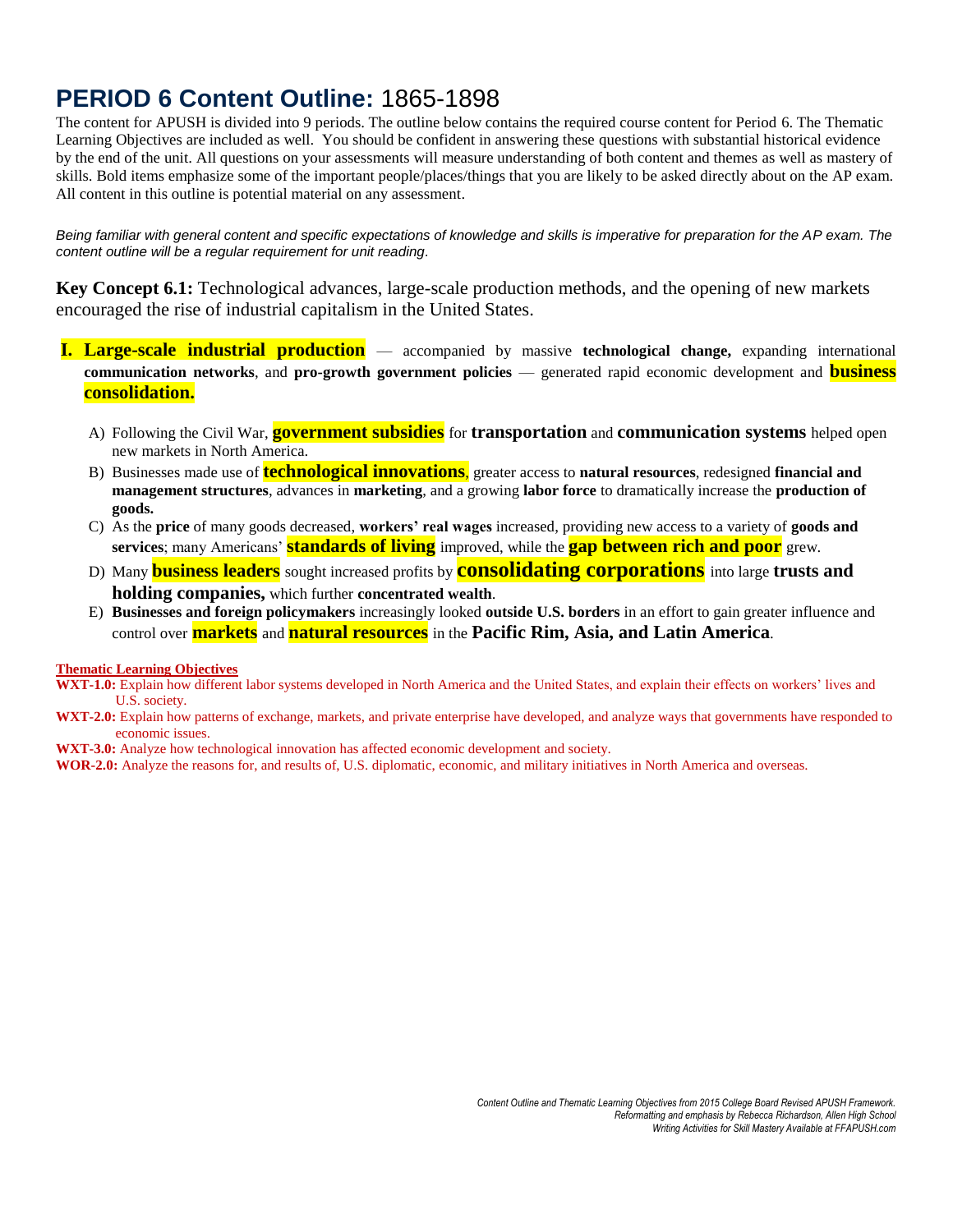**Key Concept 6.1:** Technological advances, large-scale production methods, and the opening of new markets encouraged the rise of industrial capitalism in the United States.

- II. A variety of perspectives on the economy and labor developed during a time of **financial panics** and downturns.
	- A) Some argued that **laissez-faire policies** and **competition** promoted economic growth in the long run, and they opposed **government intervention** during economic downturns.
	- B) The **industrial workforce** expanded and became more diverse through **internal and international migration**; **child labor** also increased.
	- C) **Labor** and **management** battled over **wages and working conditions**, with workers organizing **local and national unions** and/ or directly confronting **business leaders.**
	- D) Despite the **industrialization** of some segments of the Southern economy a change promoted by **Southern leaders** who called for a "**New South**" — agriculture based on **sharecropping** and **tenant farming** continued to be the primary economic activity in the South.

## **Thematic Learning Objectives**

- WXT-1.0: Explain how different labor systems developed in North America and the United States, and explain their effects on workers' lives and U.S. society.
- **WXT-2.0:** Explain how patterns of exchange, markets, and private enterprise have developed, and analyze ways that governments have responded to economic issues.
- **CUL-4.0:** Explain how different group identities, including racial, ethnic, class, and regional identities, have emerged and changed over time.
- III. **New systems of production and transportation** enabled **consolidation** within agriculture, which, along with periods of instability, spurred a variety of responses from **farmers**.
	- A) Improvements in **mechanization** helped **agricultural production** increase substantially and contributed to declines in **food prices.**
	- B) Many farmers responded to the increasing consolidation in agricultural markets and their dependence on the evolving **railroad system** by creating local and regional cooperative organizations.
	- **C)** Economic instability inspired **agrarian activists** to create the **People's (Populist) Party**, which called for a stronger governmental role in **regulating the American economic system.**

## **Thematic Learning Objectives**

**POL-2.0:** Explain how popular movements, reform efforts, and activist groups have sought to change American society and institutions. **POL-3.0:** Explain how different beliefs about the federal government's role in U.S. social and economic life have affected political debates and policies. **WXT-3.0:** Analyze how technological innovation has affected economic development and society.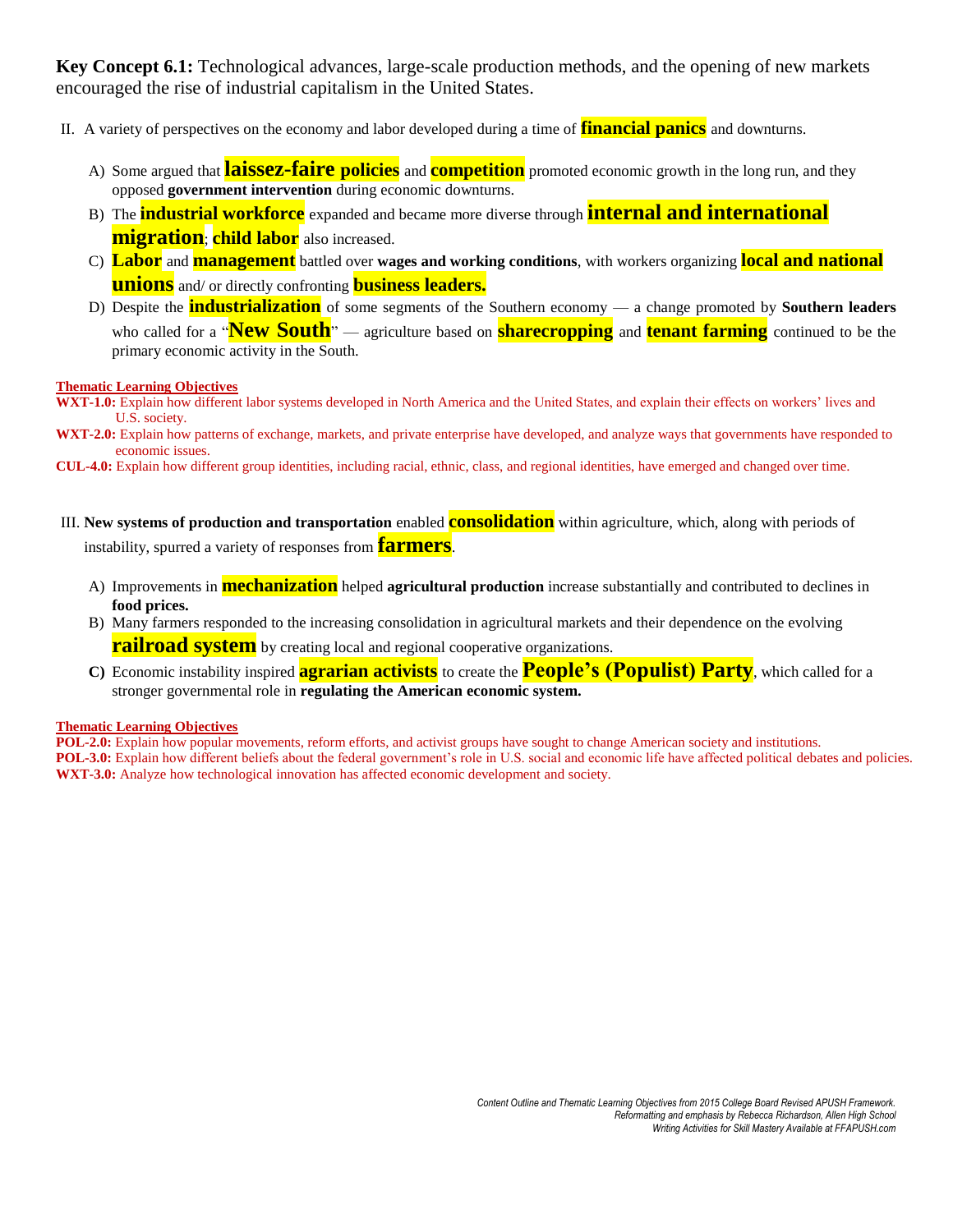**Key Concept 6.2:** The migrations that accompanied industrialization transformed both urban and rural areas of the United States and caused dramatic social and cultural change.

- I. **International and internal migration** increased urban populations and fostered the growth of a new **urban culture.**
	- A) As **cities** became areas of economic growth featuring new factories and businesses, they attracted **immigrants from Asia and from southern and eastern Europe**, as well as **African American migrants** within and out of **the South**. Many migrants moved to escape poverty, religious persecution, and limited opportunities for social mobility in their home countries or regions.
	- B) **Urban neighborhoods** based on particular ethnicities, races, and classes provided new cultural opportunities for city dwellers.
	- C) Increasing public debates over assimilation and **Americanization** accompanied the growth of **international migration.** Many immigrants negotiated compromises between the cultures they brought and the culture they found in the United States.
	- D) In an **urban atmosphere** where the access to power was unequally distributed, **political machines** thrived, in part by providing immigrants and the poor with **social services**.
	- E) Corporations' need for **managers** and for male and female **clerical workers** as well as increased access to **educational institutions,** fostered the growth of a distinctive **middle class.** A growing amount of **leisure time** also helped expand **consumer culture.**

## **Thematic Learning Objectives**

**NAT-4.0:** Analyze relationships among different regional, social, ethnic, and racial groups, and explain how these groups' experiences have related to U.S. national identity.

**MIG-1.0:** Explain the causes of migration to colonial North America and, later, the United States, and analyze immigration's effects on U.S. society. **MIG-2.0:** Analyze causes of internal migration and patterns of settlement inwhat would become the United States, and explain how migration has

affected American life.transformed both urban and rural areas of the United States and caused dramatic social and cultural change.

- II. Larger numbers of **migrants** moved to **the West** in search of land and economic opportunity, frequently provoking **competition** and **violent conflict**.
	- A) The building of **transcontinental railroads**, the discovery of **mineral resources**, and **government policies** promoted economic growth and created new communities and centers of **commercial activity**.
	- B) In hopes of achieving ideals of **self-sufficiency** and **independence**, **migrants** moved to both **rural** and **boomtown areas** of **the West** for opportunities, such as building the **railroads, mining, farming, and ranching**.
	- C) As **migrant populations** increased in number and the **American bison** population was decimated, competition for land and resources in **the West** among **white settlers, American Indians, and Mexican Americans** led to an increase in violent conflict.
	- D) The **U.S. government** violated **treaties** with **American Indians** and responded to resistance with military force, eventually confining American Indians to **reservations** and denying **tribal sovereignty**.
	- **E)** Many **American Indians** preserved their cultures and **tribal identities** despite government policies promoting **assimilation**, and they attempted to develop **self-sustaining economic practices.**

## **Thematic Learning Objectives**

- **NAT-1.0:** Explain how ideas about democracy, freedom, and individualism found expressionin the development of cultural values, political institutions, and American identity.
- POL-3.0: Explain how different beliefs about the federal government's role in U.S. socialand economic life have affected political debates and policies. **MIG-2.0:** Analyze causes of internal migration and patterns of settlement in what would become the United States, and explain how migration has affected American life.
- **GEO-1.0:** Explain how geographic and environmental factors shaped the development of various communities, and analyze how competition for and debates over natural resources have affected both interactions among different groups and the development of government policies.
- **WOR-1.0:** Explain how cultural interaction, cooperation, competition, and conflict between empires, nations, and peoples have influenced political, economic, and social developments in North America.